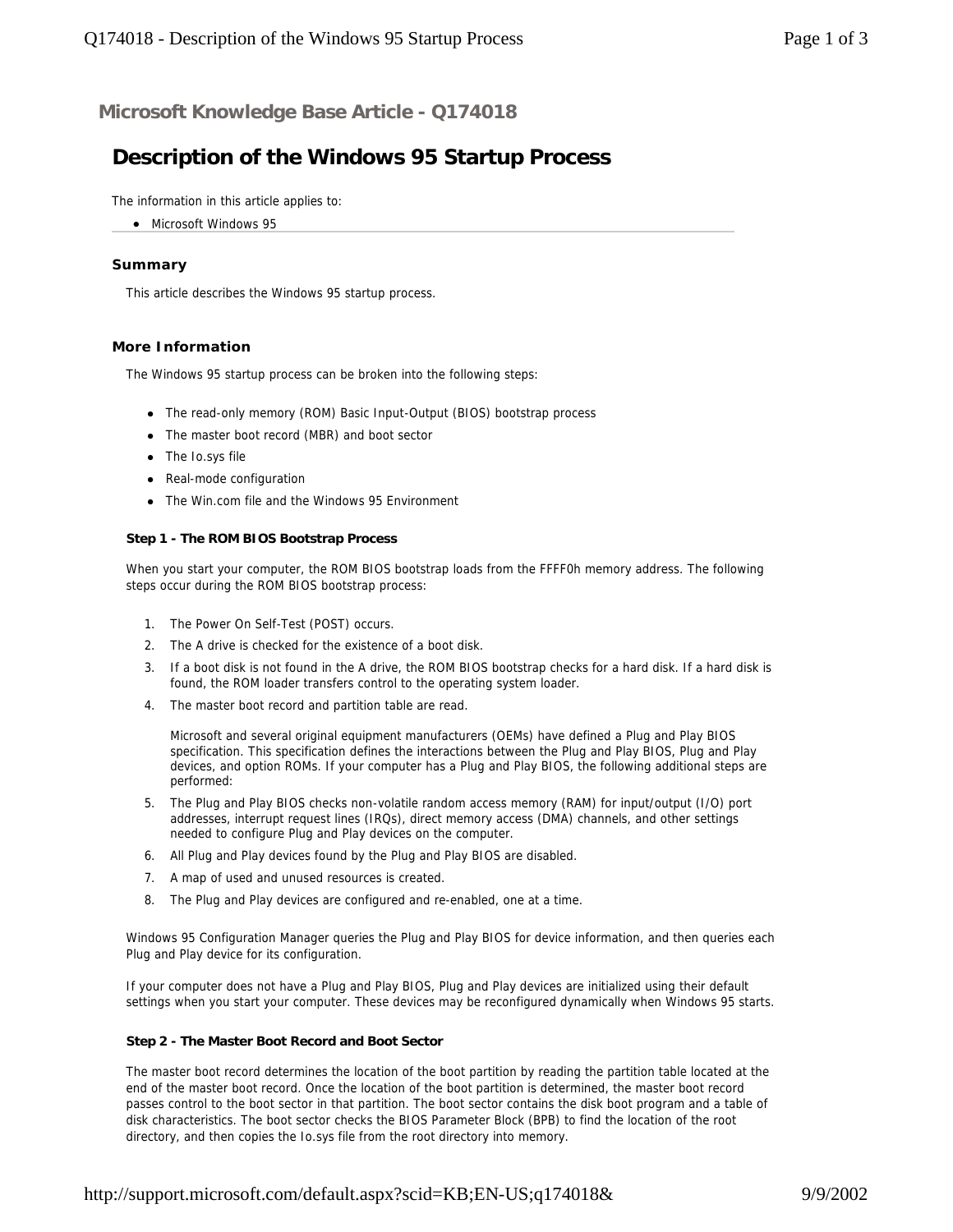#### **Step 3 - The Io.sys File**

The following steps occur when the Io.sys file loads into memory:

- 1. A minimal file allocation table (FAT) file system is loaded.
- 2. The Msdos.sys file is read.
- 3. The "Starting Windows 95" message is displayed for <n> seconds, or until you press a Windows 95 function key. The amount of time the message is displayed is determined by the BootDelay=<n> line in the Msdos.sys file. The default is 2 seconds.
- 4. If you have multiple hardware profiles in Windows 95, you receive the following message and must choose a hardware configuration to use: Windows cannot determine what configuration your computer is in.
- 5. The Logo.sys file is loaded and displays a startup image on the screen.
- 6. If the Drvspace.ini or Dblspace.ini file exists, the Drvspace.bin or Dblspace.bin file is loaded into memory.
- 7. The Io.sys file checks the system registry files (System.dat and User.dat) for valid data.
- 8. The Io.sys file opens the System.dat file. If the System.dat file is not found, the System.da0 file is used for startup. If Windows 95 starts successfully, the System.da0 file is copied to the System.dat file.
- 9. The Dblbuff.sys file is loaded if the "DoubleBuffer=1" is in the Msdos.sys file, or if double buffering is enabled under the following registry key:

HKLM\System\CurrentControlSet\Control\WinBoot\DoubleBuffer

Windows 95 Setup automatically enables double buffering if it detects that it is required.

- 10. If you have multiple hardware profiles in Windows 95, the hardware profile you chose is loaded from the registry.
- 11. The Io.sys file processes the Config.sys file.

#### **Step 4 - Real-Mode Configuration**

Some hardware devices and programs require that drivers or files be loaded in real-mode in order for them to work properly. To ensure backwards compatibility with these types of hardware devices or programs, Windows 95 processes the Config.sys and Autoexec.bat files if they exist.

1. The Config.sys file loads drivers into memory. If the Config.sys file does not exist, the Io.sys file loads the following required drivers:

The Io.sys file obtains the location of these files from the "WinBootDir=" line of the Msdos.sys file. These files must reside on the hard disk.

- 2. Windows 95 reserves all global upper memory blocks (UMBs) for Windows 95 operating system use or for expanded memory support (EMS).
- 3. The Autoexec.bat file loads files and terminate and stay resident (TSR) programs into memory.

#### **Step 5 - The Win.com File and the Windows 95 Environment**

- 1. After the Autoexec.bat file is processed, the Win.com file is run.
- 2. The Win.com file accesses the Vmm32.vxd file. If there is enough available RAM, the Vmm32.vxd file loads into memory, otherwise, it is accessed from the hard disk. This may result in a slower startup time. The Vmm32.vxd file is similar to the Win386.exe file used in earlier versions of Windows.
- 3. The real-mode virtual device driver loader checks for duplicate virtual device drivers (VxDs) in the Windows\System\Vmm32 folder and the Vmm32.vxd file. If a VxD exists in both the Windows\System\Vmm32 folder and the Vmm32.vxd file, the duplicate VxD is "marked" in the Vmm32.vxd file so that it is not loaded.
- 4. Real-mode VxDs can be loaded into memory in any of the following ways:
- 5. The real-mode virtual device driver loader checks that all required VxDs loaded sucessfully. If not, it attempts to load the drivers again.
- 6. Once the real-mode virtual device driver loading is logged, driver initialization occurs. If there are any VxDs that require real-mode initialization, they begin their process in real-mode.